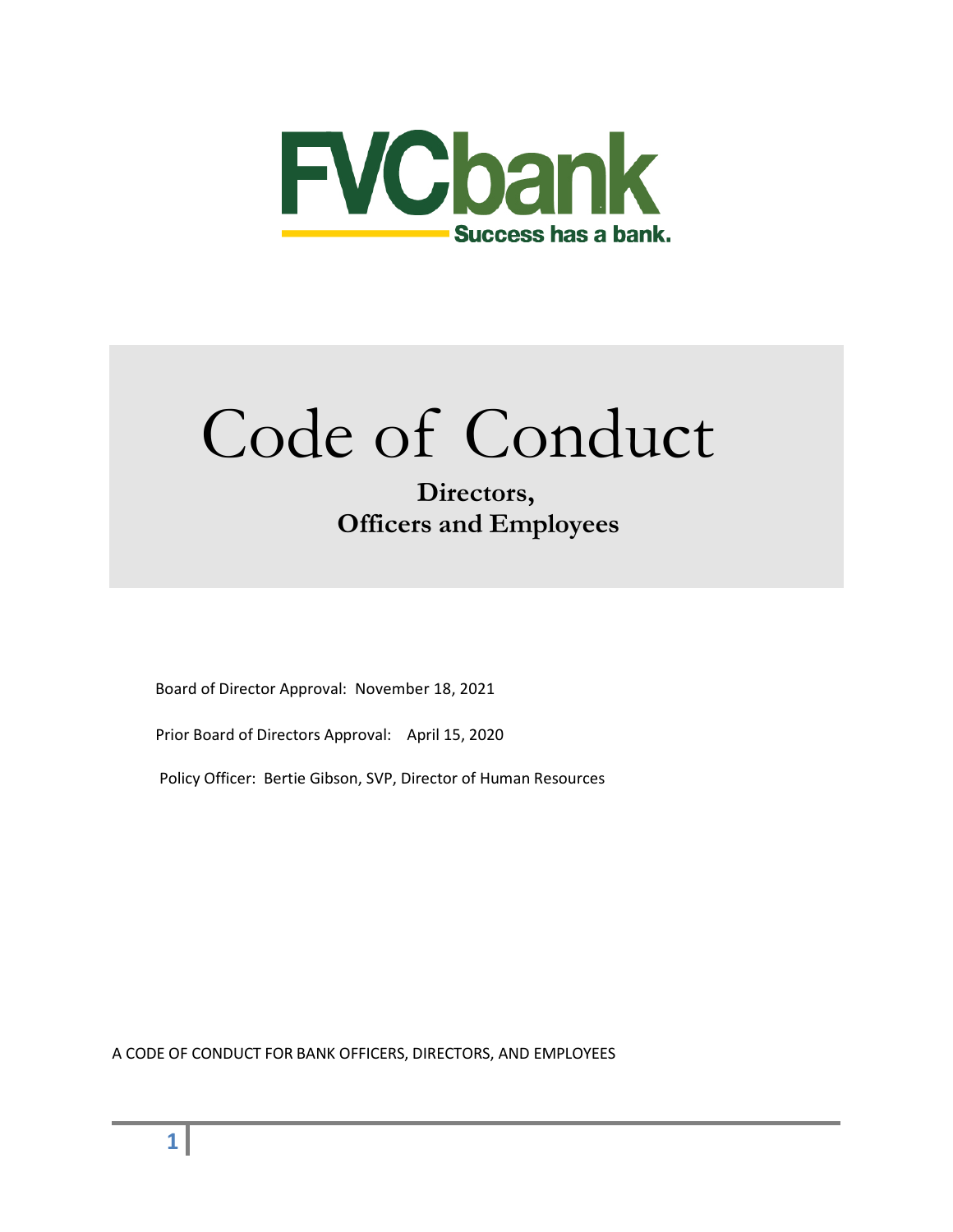Since banking entails the safekeeping of customers' money, there is no profession where honesty, integrity, and high standards of conduct are more important. Bankers have traditionally recognized that their first duty is to conduct themselves in a manner deserving of public trust and confidence. By and large we can be proud of the record of conduct passed on by previous generations of bankers, and we should each take a personal vow to conduct our activities so that we do not betray this trust.

By Bank policy it is forbidden for any employee, officer, director, agent, or attorney of FVCbank (" Bank") to directly or indirectly solicit for themselves or a third party anything of value from anyone in return for any business, service, or confidential information of the Bank. Similarly, it is forbidden for a person associated with the Bank to accept anything of value from anyone in connection with the business of the Bank, either before or after a transaction is discussed or consummated. Furthermore, if any individual is offered something of value from a customer beyond what is expressly authorized in this policy statement, that individual must disclose the facts of the offer to the Chief Executive Officer (CEO), President or Chief Financial Officer (CFO) of the Bank immediately.

Employees and directors conducting banking activities at the Bank are expected to behave professionally and transact business at the highest standard. As employees and directors represent the Bank, it is expected that they will exhibit exemplary behavior while at work and when transacting personal business at the Bank.

If anything prescribed herein will cause you difficulty, you should discuss the problem with the CEO, President or CFO. Until a written waiver has been granted by the CEO, President or CFO, we expect each of our directors, officers and employees to comply with this statement of bank policy.

#### **CONFIDENTIAL INFORMATION**

In the course of performing bank duties, bank employees acquire confidential information considered to be extremely sensitive by customers. This information must not be revealed to unauthorized persons, nor should customers' finances be discussed with others within the bank unless their duties require the information. Information about customers can be released only when authorized by the customer or validly subpoenaed by a court or the Internal Revenue Service (IRS), and then the information released must be accurate and within the confines of the authorizing document.

When customers use the bank as a credit reference, they are giving the bank the authority to release credit information. Banks also share credit information with each other. This sharing is done only to support credit decisions and the sharing is based on assurances that source confidentiality will be protected and that the information is accurate and not misleading. The inherent conflict between the customer's right to confidence and privacy and the need for creditors to share credit experience should be recognized. This conflict cannot be entirely resolved, but its consequences can be mitigated by exercising extreme care when exchanging credit information.

#### **DISCRIMINATION AND HARASSMENT-FREE WORKPLACE**

The Bank is committed to providing a work environment which is free of unlawful discrimination or harassment. Unwanted verbal or physical conduct by an Employee, Director, Vendors, customers and prospective customers or other individual having a business relationship with the Bank which harasses, disrupts or interferes with another's work performance, based upon the individual's protected status, or creates an intimidating, offensive or hostile environment, based upon the individual's protected status, is strictly prohibited. Retaliation, threats of retaliation, or attempted retaliation against an employee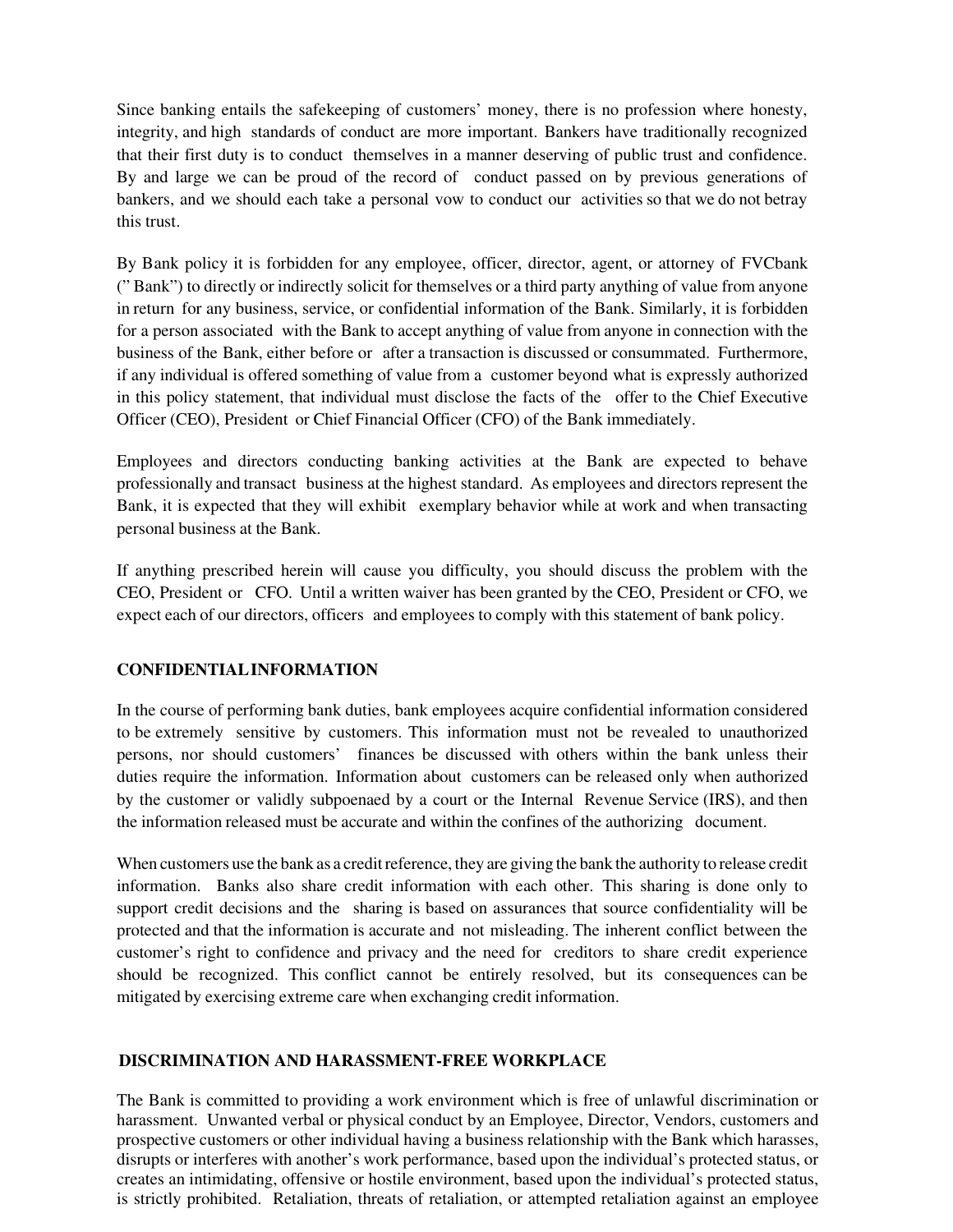who has complained about any of these behaviors is prohibited.

#### **CONFLICTS OF INTEREST**

Confidential information about bank customers that reflects favorably or adversely on the investment value of any business enterprise is "insider" information. Insider information may not be used for personal investment advantage or provided to others for their investment advantage.

Officers and directors will not participate in the decision of any loans in which they have a financial interest and will disclose to the Regulation O officer their involvement, directly or indirectly, with any loans made by the bank. This specifically includes, but is not limited to, loans made to business trusts, business associates, or insiders of other banks with whom the officer has any form of business arrangement. If the officer will directly or indirectly benefit from the loan, the specifics of his or her involvement in the loan must be submitted in writing to the Board. A bank employee should not represent the Bank in any transaction where he or she has a material connection or a financial interest. (Examples of material connections include relatives or close personal friends — whether the transaction involves them as individuals or as principals in a firm doing business with the Bank. An example of a financial interest is an officer's involvement as a proprietor, partner, or joint venture in a firm doing business with the Bank.)

Bank employees should avoid taking part in transactions involving any of the above circumstances. By "transactions," we mean not only making loans, but also approving overdrafts, accepting checks on uncollected funds, waiving nonsufficient funds (NSF), overdraft, or late charges, and waiving the requirement for financial statements or collateral documents. When there is a potential conflict of interest, ask someone else in the bank to handle the transaction.

A bank employee should not accept a directorship of another corporation without the approval of bank management. Charitable and nonprofit organizations are exceptions to this general requirement; however, senior officers (senior vice presidents and executive officers) with directorships of any organization that transacts with the Bank must disclose to the Board of Directors at least annually.

#### **RULES ON GIFTS, FEES, LEGACIES, LOANS, AND INVESTMENTS**

Receipt of Gratuities

There are certain circumstances in which you may be offered *a gratuity or something of value* or wish to give a gratuity or some other thing of value to a person who happens to be a customer or supplier of the bank or is in some other way related to the bank. Typical examples include situations in which the other individual is a family member or the proposed gift or service properly furthers the interest of the bank by facilitating business discussions in a normal and usual fashion, such as a business luncheon. However, as a general rule, neither you nor your family may solicit or accept gifts, fees, services, or entertainment from customers, suppliers, or prospective customers. In order to guide your conduct, make sure that you are familiar with the Bank Bribery Act, 18 USC § 215. This statute is intended to prevent payment or receipt of anything of value in support of a transaction with a bank or other financial institution. Thus, where a benefit is given or received relating to a banking transaction, there is a possibility of violating the statute. A banking transaction includes not only loans but also account relationships as well as purchases of goods or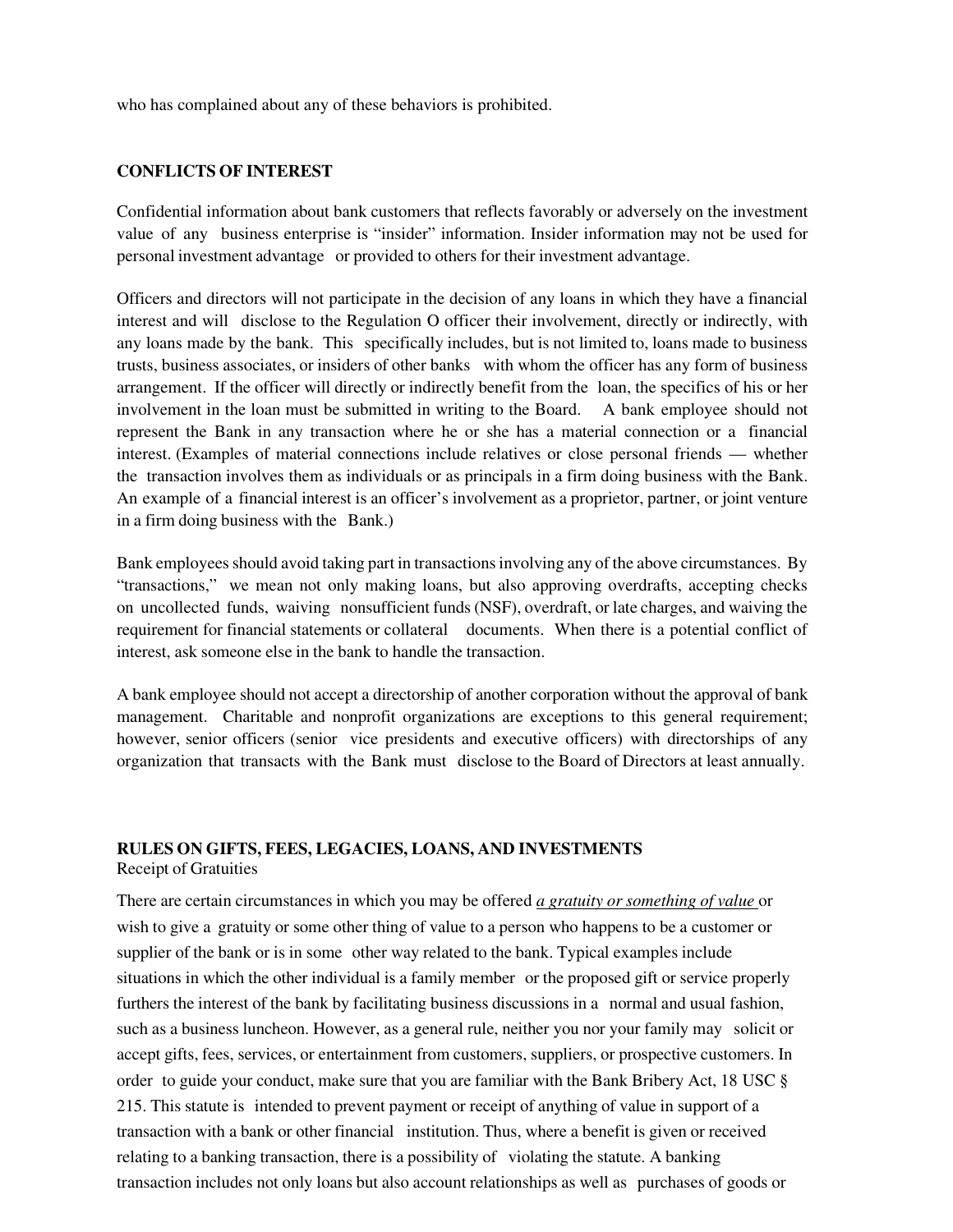services for the bank itself. In short, you may not solicit for yourself or for a third party, other than the bank itself, anything of value from anyone in return for any business, service, or confidential information of the bank nor may you accept anything of value (other bona fide salary, wages, and certain fees) from anyone in connection with the business of the bank, either before or after a transaction is discussed or consummated.

The following material is intended to guide your conduct:

- Employees should not accept gifts that have a value exceeding \$100.00 in the aggregate, from any one customer annually. Tangible gifts, services, or anything of value from customers, suppliers, or prospective customers shall not be solicited or accepted by any bank officer, employee, or director as a gift or condition in connection with any bank transaction. Included in this category is the receipt of weekend hunting or fishing trips, scarce or expensive tickets to athletic or theatric events, or any other benefits that serve no demonstrable business purpose. Employees must disclose any gifts received to the Director of Human Resources as these items may need to be reported as income through ADP.
- You may receive the normal amenities that facilitate the discussion of bank business, such as a business luncheon, from a customer, supplier, or prospective customer. However, even these should be of nominal value.
- You may receive a gift, service, or other thing of value from a bank customer, supplier, or prospective customer when that individual is a close family relative, such as a parent, child, spouse, grandparent, or grandchild, and such item relates to your relationship and not to a bank product or service.
- You may not be named as a recipient of a bequest under a customer's will or as a personal representative of a customer's estate unless the customer is a family member or the transaction has been disclosed to and approved by senior management.
- You may accept a loan from another bank or financial institution on customary terms to finance proper and usual activities, such as your own home mortgage loan, except where prohibited by law.
- You may accept advertising or promotional material of a reasonable value, such as pens, pencils, notepads, key chains, calendars, and similar items.
- You may accept discounts or rebates on merchandise or services that do not exceed those that are available to other customers.
- You may accept gifts of a reasonable value that are related to commonly recognized events or occasions, such as a promotion, new job, wedding, retirement, holiday, or birthday, provided that such gifts do not exceed \$100.00.
- You may accept civic, charitable, educational, or religious organization awards for recognition of service and accomplishment. Such awards should be within the scope of normal awards within the community.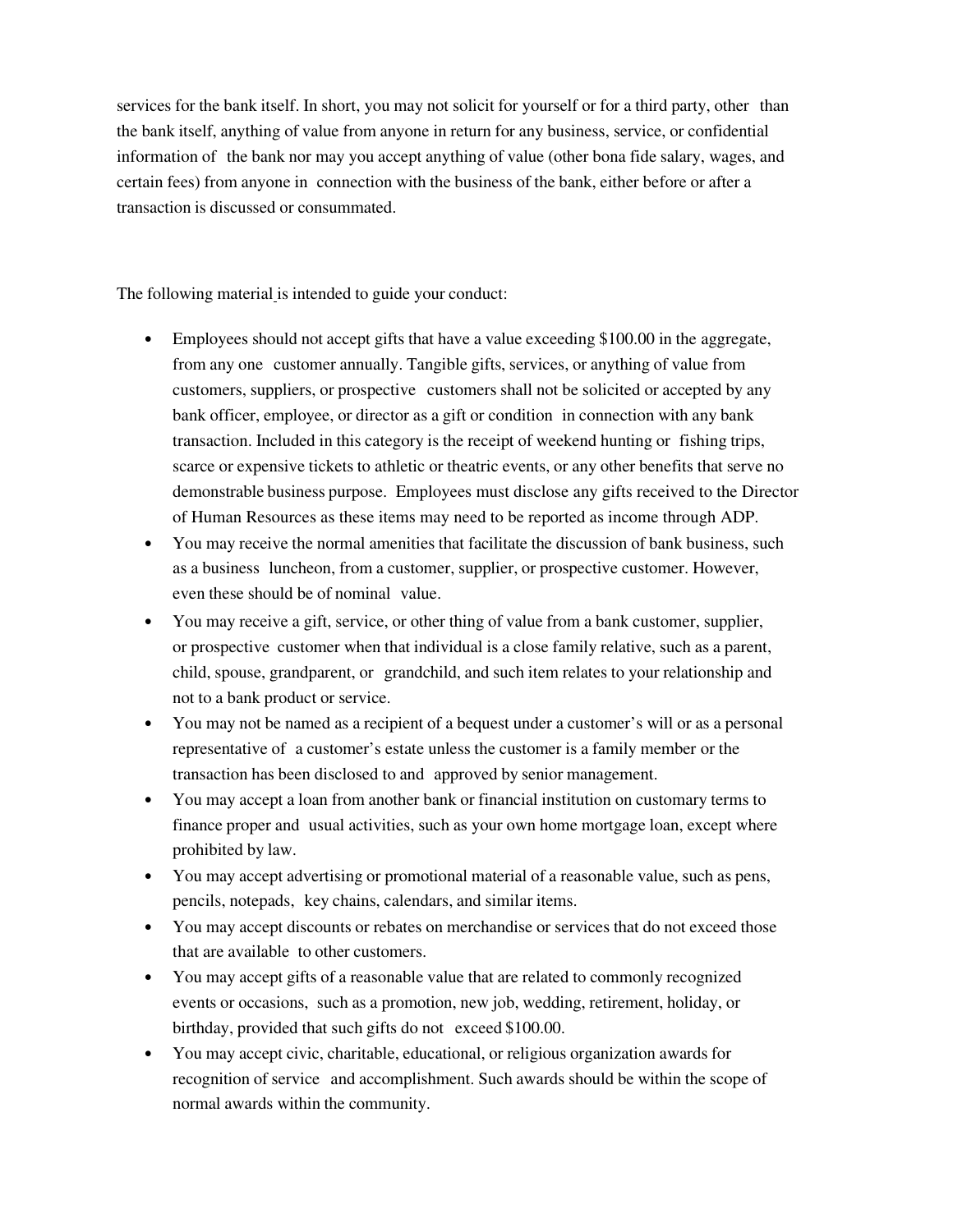#### **SPECIAL RULES THAT APPLY TO INVESTMENT OFFICERS**

Anyone making investments on behalf of the Bank is prohibited from taking advantage of the special circumstances associated with this duty. Specifically, an investment officer is prohibited from buying securities for his or her own account through dealers from which he or she buys securities for the bank's account. The investment officer is also prohibited from accepting gifts, entertainment, free travel, and so forth from a securities dealer or from employees who work for a securities firm. If the investment officer is ever approached with a deal that would benefit him or her personally, he or she must immediately report the circumstances to the Audit Committee Chairman and stop placing investment orders through that firm.

#### **ILLEGAL ACTIVITIES**

Employees are prohibited from accepting bribes or engaging in any illegal activity. All attempted bribes will be reported to the President immediately. The President will then take appropriate action and will keep contemporaneous written records of each case. Written records of all waivers granted to this policy statement will be also kept in the president's office, and the president's office will keep all compliance certificates on file for three years.

#### **OUTSIDE ACTIVITIES**

## **ALL EMPLOYEES, OFFICERS AND DIRECTORS MUST COMPLETE A "***CODE OF CONDUCT/COMPLIANCE CERTIFICATE***", 1A, 1B, or 1C, IN ADDITION TO ACKNOWLEDGING THIS POLICY.**

### **OFFICERS AND DIRECTORS MUST DISCLOSE ANY INVESTMENT OR OWNERSHIP IN A CUSTOMER'S BUSINESS OR ENTITY AND REPORT ANY INVOLVEMENT IN ANOTHER ENTITY BY ALSO COMPLETING THE CODE OF CONDUCT/ COMPLIANCE CERTIFICATE 1b or 1c.**

All outside employment or participation in the affairs of an outside organization must be approved by bank management. For non-officers, approval must be by a vice president in the employee's chain of command. For officers, approval must come from the CEO or President. The Bank will be liberal in granting approvals unless there is a potential appearance of a conflict of interest. Specific types of outside activities that raise conflict of interest questions include:

- Employment by a firm that competes with the Bank
- Preparation of any material that will be presented to the Bank by an entity seeking a loan unless the employee or director is a CPA
- Rendering of investment counsel
- Rendering of accounting services for the Bank
- Drafting of wills or practicing law, unless the employee or director is a member of the Bar.
- Use of bank equipment, supplies, or facilities
- Performance of any service that the Bank could perform